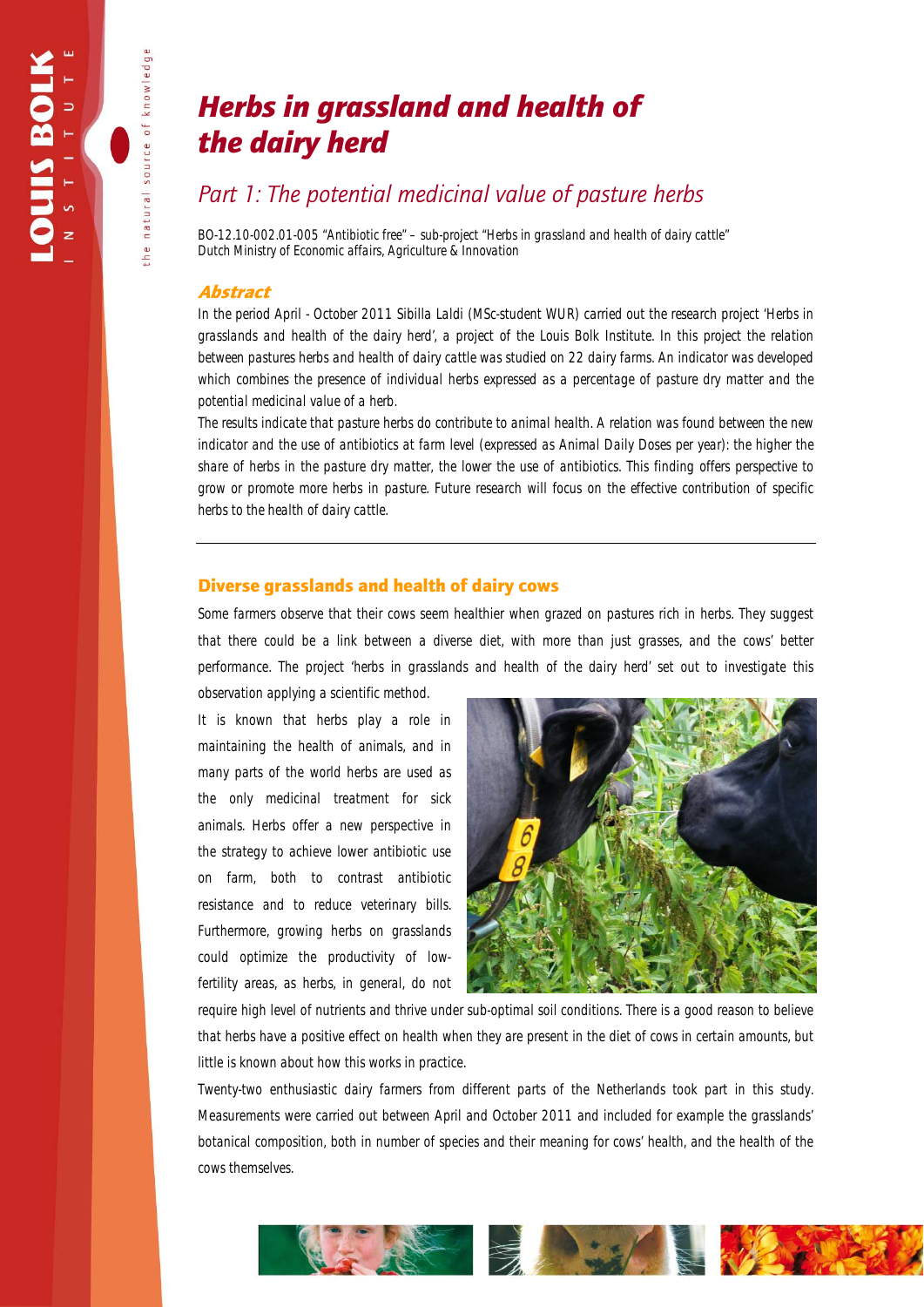## Which species are good for cows' health and "how many herbs are in my grassland?"

Not many studies have been conducted to identify the best botanical species to promote the health of dairy cows. There is however information based on traditional uses of herbs for cows, or for other ruminants like goats and sheep. Herbs are known to contain large amounts of minerals, vitamins or the so called *secondary metabolites* (like flavonoids, saponines, tannins, etc.), compounds that are directly involved in promoting health. Some herbs can be poisonous, but luckily they are very rare in Dutch pastures. Most of the grasses instead, even though they can have an important nutritional value, are not interesting in terms of medicinal properties.



To identify differences between pastures, in terms of herbs present, and their potential effect on the health of dairy cows the indicator "Medicinal Herb Enriched grassland" (MHE) was developed. First of all, the botanical composition of the grasslands was visually assessed using the "dry weight ranking" method. According to the estimated dry weight of species present in a sample quadrat of 50cmx50cm this method assigns a rank ( $1<sup>st</sup>$ ,  $2<sup>nd</sup>$  or  $3<sup>rd</sup>$ ). This method has proven to be very reliable and much less time consuming than methods relying on cutting and drying vegetation samples. In order to capture the presence of species over the year, two series of 100 samples were taken per farm, one in spring and one in late summer. On each participating farm the contribution of a species could thus be expressed as the average "dry weight percentage (DW%) of species X of the total dry weight".

The second step was to determine a weighting factor for the medicinal value of each species. Species which are known to have a potential beneficial effect on cows' health were assigned a +1, poisonous species a -1. All the other species, mostly grasses, non-interesting in terms of medicinal value, were given a 0.

www.louisbolk.nl NL-3972 LA Driebergen t 0343 523 860 The Netherlands Hoofdstraat 24 info@louisbolk.n

2 *Herbs in grassland and health of the dairy herd – part 1 – Louis Bolk Institute* 

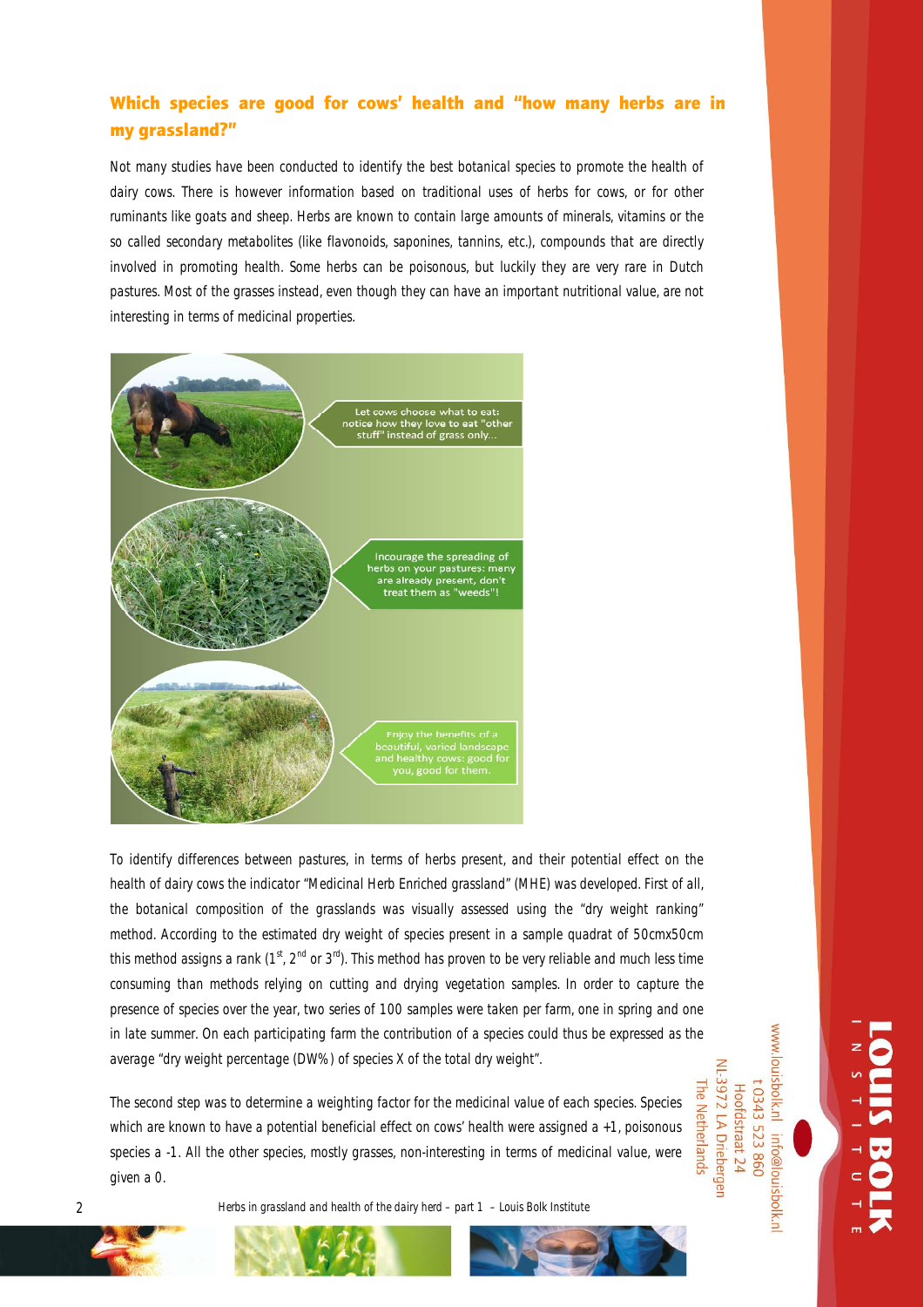Finally, the DW% of each species was multiplied by its weighting factor, resulting in the MHE grasslands value. In theory the MHE value moves between -100 and +100. In Table 1 an example of how the MHE value of a participating farm is calculated is shown.

| Common name            | Latin name                 | Dry matter share% Weighting |          | MHE value |
|------------------------|----------------------------|-----------------------------|----------|-----------|
| Field meadow foxtail   | Alopecurus pratensis L.    | 0.3                         | $\Omega$ | 0.0       |
| Daisy                  | Bellis perennis L.         | 0.2                         | 1        | 0.2       |
| Soft-brome             | Bromus hordeaceus L.       | 0.0                         | $\Omega$ | 0.0       |
| Crested dogstail grass | Cynosurus cristatus L.     | 0.1                         | $\Omega$ | 0.0       |
| Common velvet grass    | Holcus lanatus L.          | 4.3                         | $\Omega$ | 0.0       |
| Soft rush              | Juncus effusus L.          | 0.5                         | 1        | 0.5       |
| Perennial ryegrass     | Lolium perenne L.          | 29.0                        | $\Omega$ | 0.0       |
| Common timothy         | Phleum pratense L.         | 8.5                         | $\Omega$ | 0.0       |
| Plantain               | Plantago major L.          | 0.1                         | 1        | 0.1       |
| Annual meadow grass    | Poa annua L.               | 9.2                         | $\Omega$ | 0.0       |
| <b>Docks</b>           | Rumex obtusifolium L.      | 2.0                         | $\Omega$ | 0.0       |
| Common dandelion       | Taraxacum officinale Weber | 11.4                        | 1        | 11.4      |
| White clover           | Trifolium repens L.        | 31.8                        | 1        | 31.8      |
| Total                  |                            | 100%                        |          | 44.0      |

*Table 1: Example of calculation of Medicinal Herb Enriched value of grasslands of participating farm* 

The average value of MHE of conventional farms was 20.2, with lowest value being 10.3 and the highest 34.8. Organic farms had an average MHE of 40.0, ranging from 21.3 and 62.4, and biodynamic farms had an average MHE of 33.4, with values comprised between 21.4 and 46.7. The results showed that the MHE of conventional and organic and conventional and biodynamic farms differed significantly. There was no significant difference between organic and biodynamic farms.

## Indicators of cows' health

The most common diseases in dairy cows, for example mastitis, milk fever and lameness problems, are all multi-factorial. For this reason, it is difficult to measure cows' health with one single indicator. In this study the choice was made to perform a number of direct observations on the cows in the pasture and to assess the use of antibiotics at farm level.

Different observations on cows (Table 2) were used to assess the health status of the herd as a whole, to compare one farm to another and to see if there was a link between the health of cows and the average MHE of a farm.



In addition the Animal Daily Doses (ADD) per year was calculated based on the veterinary bills of individual farms. The ADD shows how many doses of antibiotic an average cow per farm is given on an annual basis. It was decided to evaluate ADD over a three year period (2008-2011). This evened out the differences in antibiotic use between years.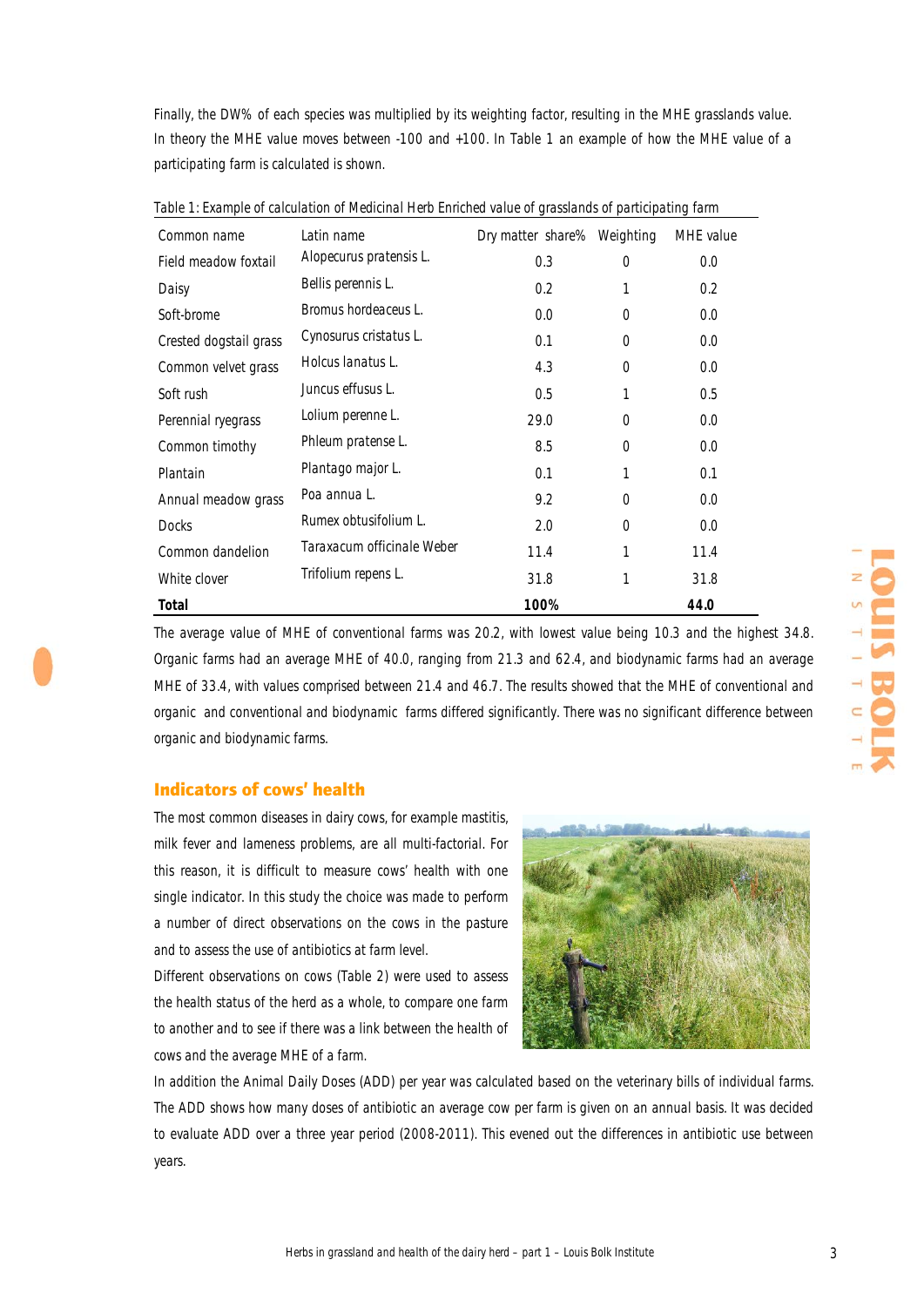While the average of the group was of 2.1 doses of antibiotic per animal per year (well below the national average of 6.4 ADD measured in the year 2010), some farmers never used any antibiotics and the largest user of this group had an average of 7.7 doses per animal per year. The results showed that farming types did not differ statistically in antibiotic use, even though there were big differences from one farm to another.

| Category                | Assessment<br>level | Criteria                                                        | Reference                                                                                                            | Range<br>(re-scaled)      |
|-------------------------|---------------------|-----------------------------------------------------------------|----------------------------------------------------------------------------------------------------------------------|---------------------------|
| Behaviour               | Herd                | Isolation of individuals                                        | Not natural state for cattle                                                                                         |                           |
|                         | Individual          | Alertness, curiosity,<br>grazing activity                       | Healthy cow must be curious to noise and<br>visual stimuli, eyes and ears must be active                             | O(not)/2(yes)             |
| Nose/Eyes<br>appearance | Individual          | Nose dryness/dirtiness                                          | Dry/dirty nose (transparent yellow/green<br>discharge from nostrils) indicates sickness                              | O(not)/2(yes)             |
|                         |                     | Eyes dirtiness                                                  | Dirty eyes (discharge wet/dry at least 3<br>cm) indicate sickness                                                    |                           |
| Coat<br>appearance      | Individual          | Coat cleanliness: shine,<br>smoothness, absence of<br>blemishes | Dirty, rough coats indicate depressed,<br>lethargic or acutely ill cows (e.g. diarrhoea),<br>neglecting body care    | O(clean)/2(dirty)         |
| Posture/<br>Locomotion  | Individual          | Timing of steps, weight<br>bearing balance                      | Bad posture or impaired walking indicates<br>a lameness problem                                                      | O(not lame)/<br>2(lame)   |
| Dung<br>appearance      | Individual          | Thickness, feed residues                                        | Dung should formed a pat 2-3 cm thick<br>(not too liquid, not too stiff) with little<br>undigested particles visible | O(qood)/2(bad)            |
| Rumen                   | Individual          | Rumination timing                                               | Only healthy and unstressed cattle<br>ruminate with a regular pattern of<br>mastication (40-70 bites per minute)     | 0(>70)/2( <sub>40</sub> ) |
|                         |                     | Filling                                                         | Well filled rumen indicates health                                                                                   | O(good)/2(bad)            |

| Table 2: Summary of criteria used for herd health assessment based on direct observations |  |  |  |  |  |
|-------------------------------------------------------------------------------------------|--|--|--|--|--|
|-------------------------------------------------------------------------------------------|--|--|--|--|--|

## Relation between herbs in grasslands and health of cows

A significant inverse correlation between the Medicinal Herb Enriched value of pastures and the average number of daily doses of antibiotics per animal per year was found. This means that, in this sample of farms, the higher the value of MHE calculated for the grasslands, the lower the amount of antibiotics used. Even though many factors contribute to create the environment for low or high antibiotic use, it was interesting to notice that pasture herbs and their potential medicinal value seemed clearly correlated with the antibiotic use. Figure 1 shows the two indicators MHE and ADD and the distribution of the individual farms.

Other significant correlations found were e.g.:

- amount of concentrates fed per cow  $(+)$  vs. secretions from nose and eyes  $(+)$
- amount of concentrates fed per cow (+) vs. dirtiness of the cows' coats (+)
- amount of concentrates fed per cow  $(+)$  vs. milk yield  $(+)$
- milk yield (+) vs. MHE (-)